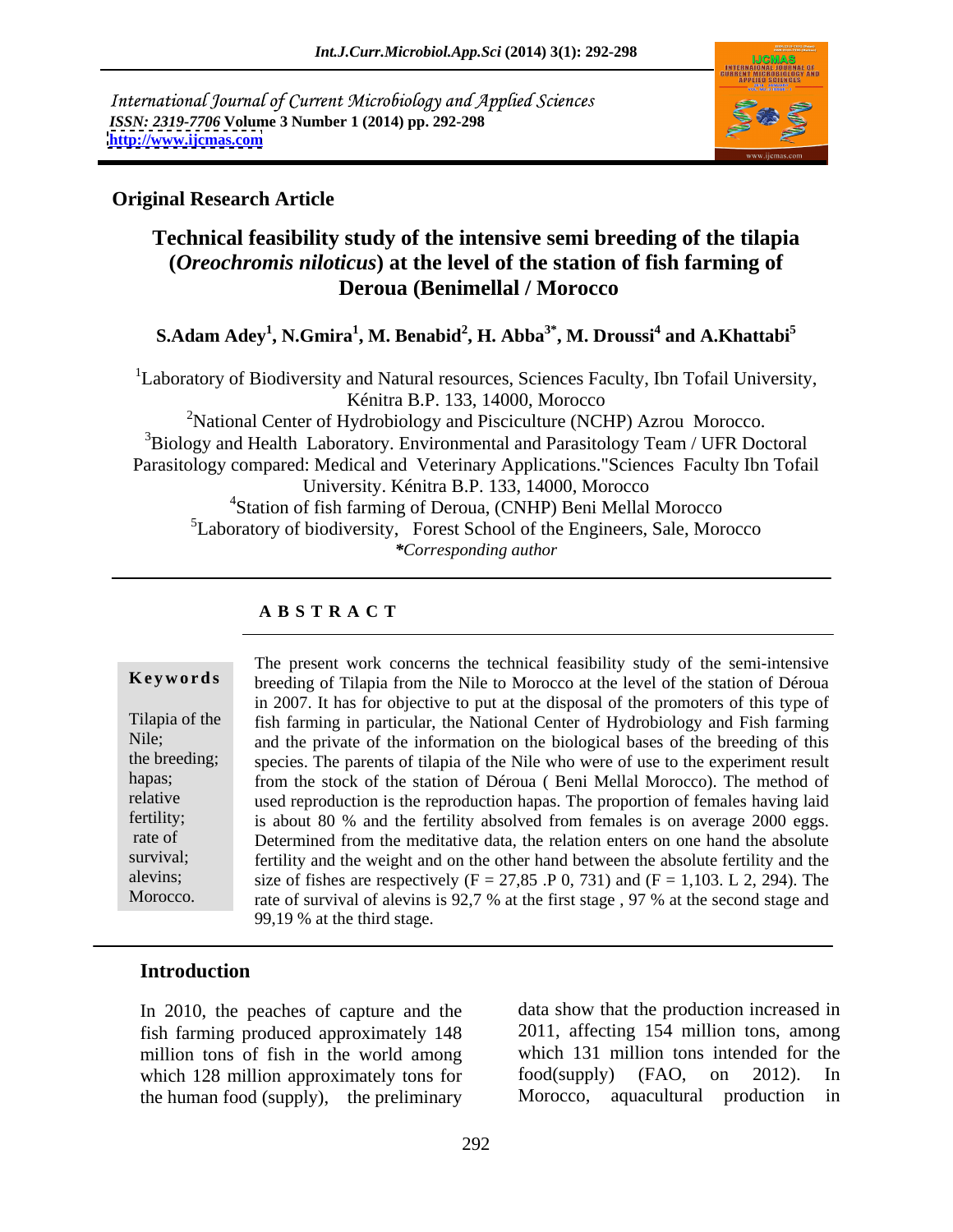affected an average of 300 tons / years **Materials and Methods** these last four years, the objectives of the plan HALIEUTIS, in terms of production volume, aspire to reach 200.000 tons a year the horizon 2020 (ANDA, on 2010), what will allow to make cross the exports of the halieutic products of 1, 2 Mrds \$US in 2007 to 3,1 Mrds \$US in 2020. Between Deroua in 20 km in the Southwest of the 2001 and 2005, the fish production city of Beni Mellal (Morocco). His reached a maximal value of 1450 tons, this geographical coordinates are 32 ° 20 ' the maximal production fell further to the closure of a production unit called Marost (FENIP-9 2010). At present, and ground subtropical isohumique developed according to the National Agency of on an argilo-calcareous deposit of the Halieutic Development, the potential marine sorts(species) which can be the the lower horizons confers to this type of object of breeding in Morocco are the wolf ground a good retention of waters bar *(Dicentrarchus labrax*) and Sea bream (Droussi, on 1999). The number and the (*Sparus aurata*) the sole (Solea solea) and total surface of the ponds of production of Thin (*Argyrosomus regius*), on a national alevins and parents at the level of the scale the number of operator in the field of station Deroua are distributed as breeding is of the order of 22 among continuation: 16 ponds of fish farming which 20 for oysters, one for among which 12 have a surface of 2000 m molds(mussels) and one for fish (FENIP,  $\frac{2 \text{ and among which 4 measure } 1500 \text{ m}^2}{2 \text{ and } 1500 \text{ m}^2}$ 

produced by Fish farming of the North of the group Sea Food (FENIP, 2010), the Tilapia of the Nile (*Oreochromis niloticus)* is a species introduced by Egypt in 2004, its breeding is among others made at the level of the station of fish farming of Deroua to Beni Mellal. Cette species can be of a major importance in the parents are sorted out to separate the males development of the aquacultural potential of females then these parents are guarded of Morocco (CNHP, 2004). The present separately during a week for the stalling. work handles the biology of reproduction The placement of the parents in hapas is of this species (Oreochromis niloticus) at made in two stages according to the the level of the station of Deroua being of recommendations of the manual worker of the HCEFLCD during year 2007.

#### **Présentation of the station of Deroua**

2010). and 16 ponds of storage of the parents of For freshwater fish, besides the trout from above) of reproduction and fish rainbow raised in Ain Aghbal to Azrou farming is the pond B4. The latter belongs who produces the 100Tonnes / year and to the series of the ponds of fish farming the red Tilapia (1000 tons / year), and swelling of the station of Deroua affected an average of 300 tons / years **Materials and Methods**<br>affected an average of 300 temporary (materials and **Methods**<br>these last four years, the objectives of the **The station of Deronario and Solution**<br>power by  $\$ The fish station of Deroua is at a height of 428 m, it is situated in the artificial stateowned forest of Pine and Eucalyptus of city of Beni Mellal ( Morocco). His North and  $6^\circ$  45 ' the West. The ponds of the station of Deroua base on a brown average Quaternary. The fine texture of station Deroua are distributed as <sup>2</sup> and among which 4 measure 1500 m<sup>2</sup> 200 m ² each. The pond used for the installation of hapas (kind of open cage (figure) 3)  $\cdot$  C' is a pond about 2000 m<sup>2</sup>.

### **Biological materials**

### **Preparations of the parents**

Once sins by sennage in ponds, the chosen WORLD FISH CENTER (2004).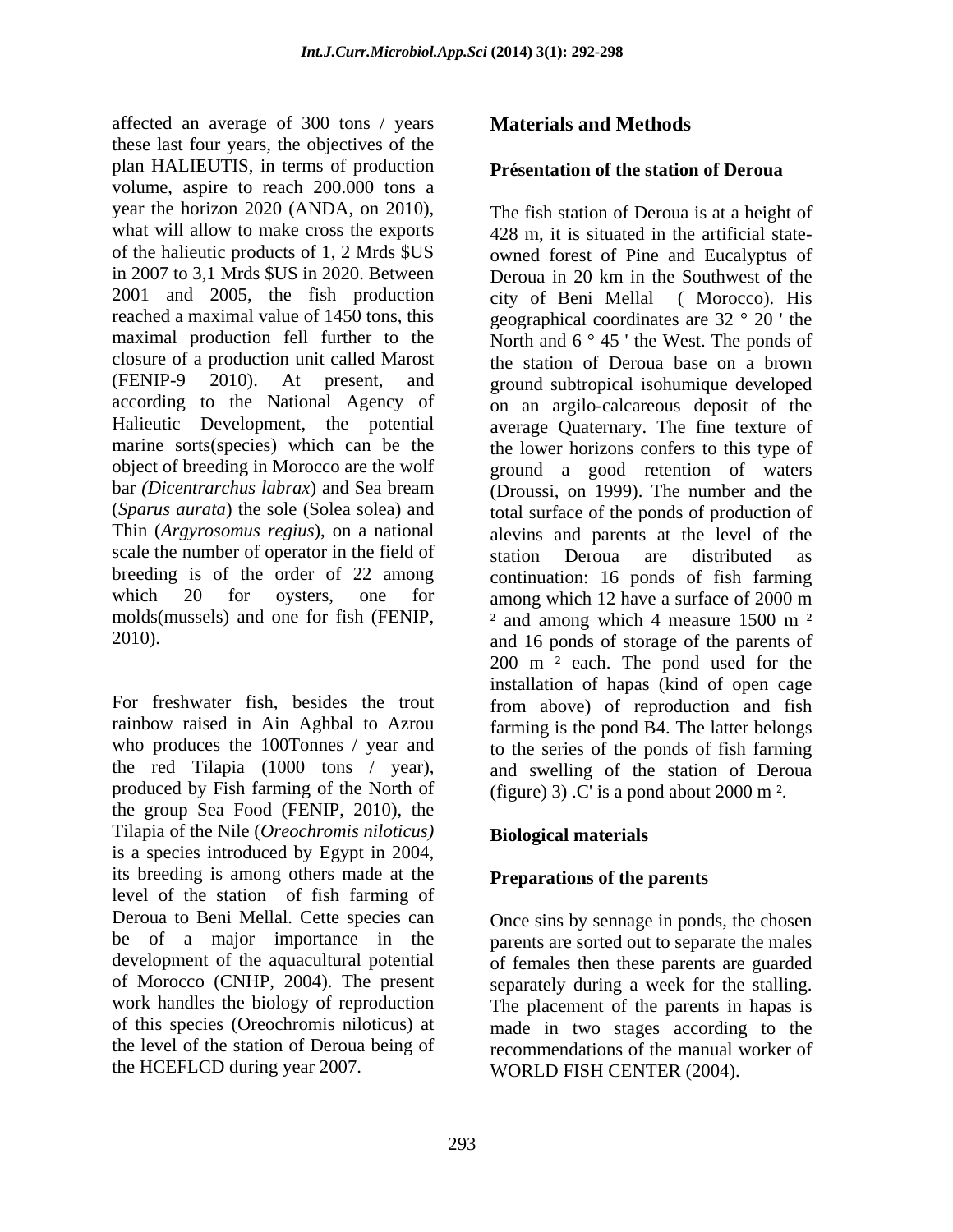In first stage, and after stalling, the mature **Estimation of success rate in the various** females are respectively measured (size stages of fish farming and weight) before being placed in hapas

the mouth of females, and then, collected by treatment hormonal in  $17\alpha$ After hatching, alevins are got back in which is distributed to them for the

the determination of number of eggs by heavyweight to the tilapia, to do it, after the recovery, eggs are immediately **Results and Discussion** displayed over a flat surface and we count them by means of a graph paper. Knowing that in a cm  $<sup>2</sup>$  we have approximately 40</sup> eggs. This estimation was determined to the station of Deroua on the basis of several measures which we made on one of the eggs resulting from various females. The first layings were observed 15 days For alevins, they left in the aquarium after the implementation of the parents in which has a known volume; samples are taken with a bowl of volume so known. Every time the number of alevins in the bowl is counted before putting back them  $24^{\circ}$  C). The layings were observed when in the aquarium for a new taking. The average is calculated on three or four tests. From this average we determine by the  $20^{\circ}$ C. rule of three the number which contains the aquarium while considering the error In finit stags, and the surface and the basis and the basis and the context of success<br>
and the various of final factor in the stationary of the stationary of the stationary of  $\alpha$  and the stationary of  $\alpha$  and the stati

# **stages of fish farming**

with a density of 2/hapa. To distinguish To determine the success rate of some every female in hapas, one of the females phase of cycle of development of tilapia of is marked by a woolen thread inserted into the Nile, ovules resulting from 25 females the dorsal fin. And eighty installed hapas are estimated and placed in incubators, are all numbered. after hatching, alevins before the reduction **Recovery of eggs and incubation** aquariums of first fish farming in the Two weeks after their stay in hapas, and as their transfer in the hapas of fish farming. the Tilapia of the Nile is an oral incubator, These alevins estimated at 40500 are a part the harvest of eggs was made directly in of alevins intended for the masculinizing eggs are transferred to the hatching for Methyltestosterone, a stay in aquariums incubation in incubators (bottle of Zoug). allowed them to become used to the food aquariums of first fish farming before inversion of sex. The rate of survival of being transferred in the hapas of fish alevins at this stage is determined by the farming. The contraction of the contraction of the contraction of the contraction of the contraction of the contraction of the contraction of the contraction of the contraction of the contraction of the contraction of the of their vitelline vesicle are placed in the hatching to affect the size of 1cm before by treatment hormonal in  $17\alpha$ which is distributed to them for the relation:

**Estimation of number of eggs and**  $TSA \, 1 = (Nr / not) \, x \, 100 \, \text{with:} \, TSA$ : rate **alevins** of survival of alevins at the first stage and The determination of the fertility requires of vesicle vitelline and Not: number of Nr: number of alevins after the reduction alevins in the hatching.

## **Results and Discussion**

On a total of 428 quite old mature females in most than year used during the study, the smallest observed mature female is 18 cms long and weighs 113 g.

The first layings were observed 15 days after the implementation of the parents in hapas. The delay observed (10 days) is understandable by the temperature which did not reach the required level (22 in 24°C). The layings were observed when the temperature increases constantly and does not come down any more below  $20^{\circ}$ C.

To the females which are placed on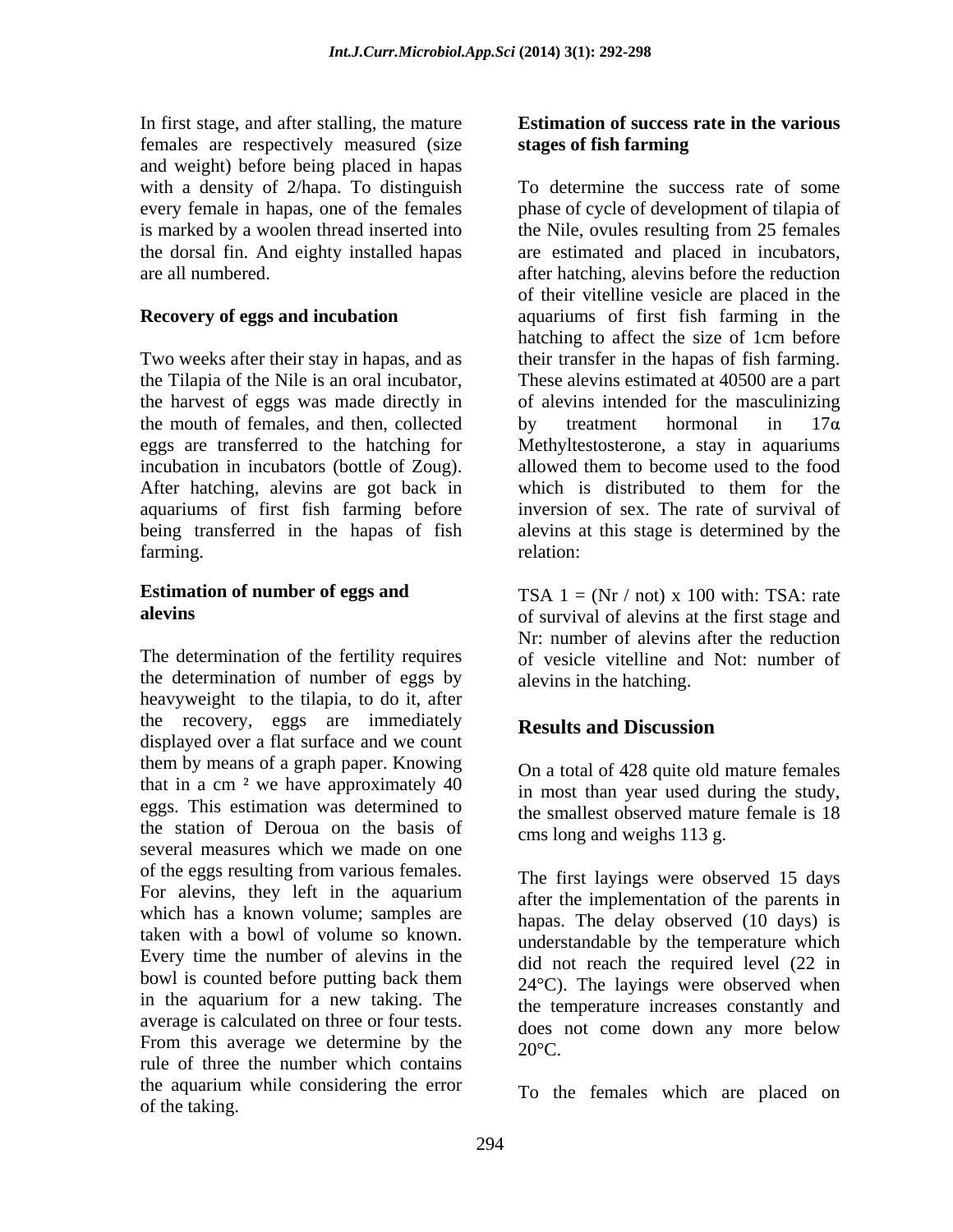01/05/07, having got back the first alevins authors (MELARD; on 1986) and stemming from the first reproduction, the (Babiker and Ibrahim, 1979) in natural first layings were observed on 09/05/07 that is 7 days later set up to them. Meanwhile, the temperature evolved of 24 (Figure) 3) is of type: f = 27,85 .P 0, 731 in 27<sup>o</sup>C. The first layings of the parents (log  $F = 0.731$  log  $P + \log 27.85$ ); with a placed on 08/05/07 under the greenhouse standard error of the coefficient of in hapas of 12 m ² with a report of regression is 1,17. The same type of female/male (mate) of 3/1 and in a temperature varying 27 in 32°C, were observed on 11/05/07. This confirms the error of the coefficient of regression is results of Melard (1986) on the length of  $0,030$ . stay before the first laying which is all the shorter as the temperature is raised. For the first essay of reproduction of 06/04/07 in hapas, 72 % of females have, during the sensitive stage to the alevins of tilapia is second essay of reproduction, the the one observed between the hatching and implementation of the parents in hapas took place on 01/05/07, after two weeks of because alevins have to learn to consume stay the proportion of females having laid the food distributed before thecomplete is 82 %, this increase of reproductive female is understandable by ideal which varies according to the temperature temperatures of the reproduction during June, this optimal temperature of alevins at this stag is 92,7 %. The 7,3 % reproduction of Tilapia in the station of Deroua would be superior 24 °. The disturbances which know alevins about hatching took place at the level of hapas, this stage (siphonage, travel movement) of four days after the laying in a temperature alevins of incubators in aquariums), at the which varies between 22 and  $24^{\circ}$ C, second stage, at the size of 10 mm the rate between 20-22<sup>o</sup>C the hatching is made one of survival is 97 %, the 3 % mortality is week, the time of incubation decreases in a understandable by a loss bound 2 days when the temperature achieves 30°C. What shows that the time of movement of the alevins of the hatching incubation is also influenced by the towards the hapas of fish farming placed temperature. According to (Moreau, under the greenhouse with conditions 1979), the fertility fluctuates strongly at which deferential of those of the hatching. the tilapia, at the level of the station This reduction of mortality at the second Déroua, the absolute fertility varies stage is also understandable by the fact between 400 and 4600 ovules for weights that alevins become more resistant in the going respectively 105 g to 550 g. The fertilities absolved according to the classes survival affects 99, 19 %. During this of sizes are determined for a total of 101 stage alevins knew no manipulation and females (Tableau1). The absolute fertility they enjoy a more important living space is proportional in the size of the fish and optimal conditions of growth. Since (Lazard and Legendre, 1996) (Figure) 2), this result was already quoted by other

authors (MELARD; on 1986) and environment. The relation between the absolute fertility and the weight of the fish equation is obtained by Melard (1986) ( $f =$ 38,291. P0, 672 n = 113 with a standard 0,030).

For the rate of survival in the various stages of fish farming (Table 2), the most the reduction of the vesicle vitelline, reduction of their vitelline vesicle and (Melard, 1986). ). The rate of survival of alevins at this stag is 92,7 %. The 7,3 % mortality is due to the physical of survival is 97 %, the 3 % mortality is understandable by a loss bound (connected) to the stress caused by the manipulations. For the third stage. The their movements in the hapas big of fish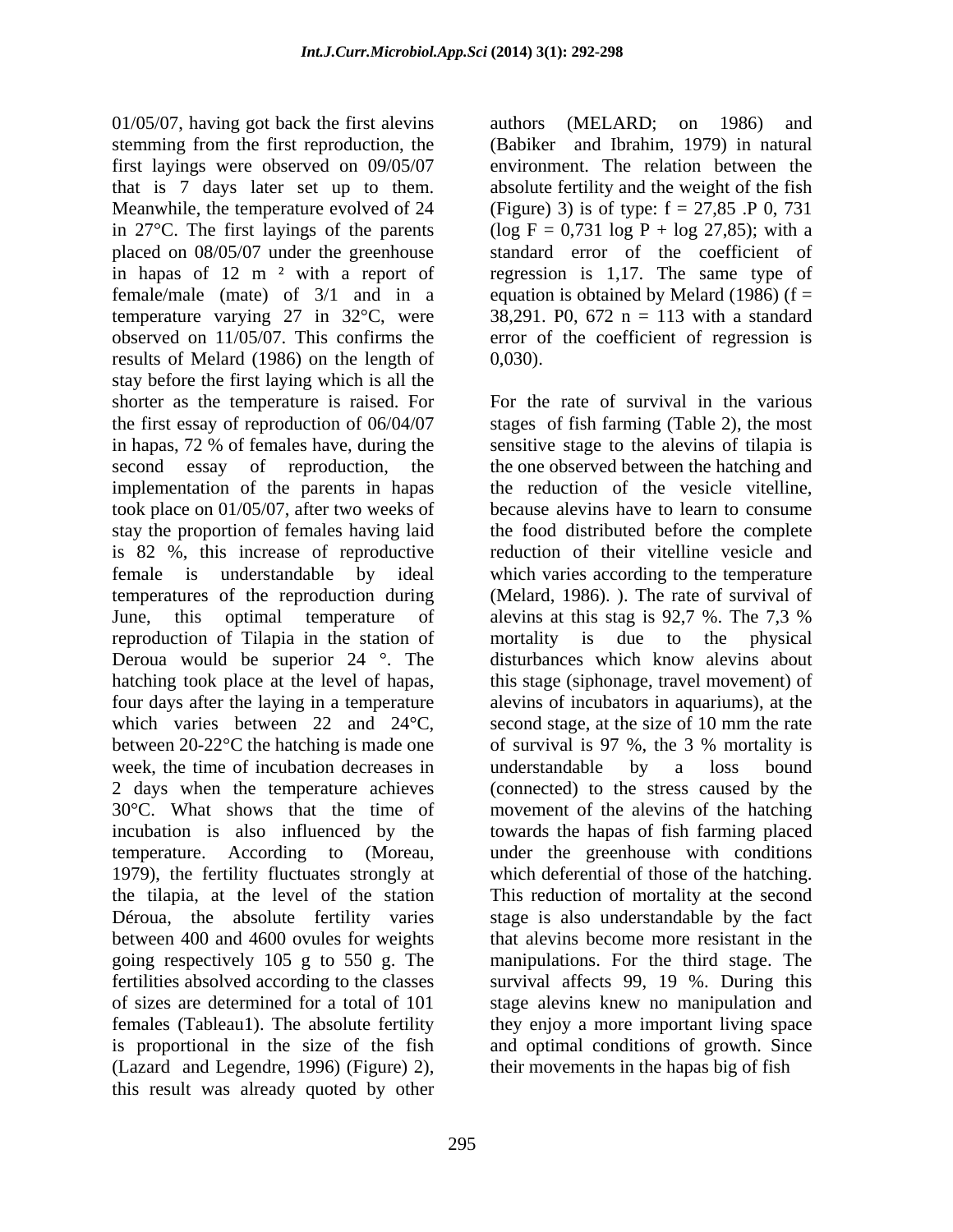| $\vert$ lass of length (Cm) $\vert$ | <b>Number</b> | <b>Relative fertility</b> $% \pm$ | <b>Absolved fertility</b> |
|-------------------------------------|---------------|-----------------------------------|---------------------------|
|                                     | of fishes     | <b>IC95%</b>                      | averages± IC 95%          |
| 18-19,9                             |               | $5,3 \pm 0,5$                     | $988 \pm 165$             |
| 20-21,9                             | 18            | $4,8 \pm 1,4$                     | $1353 \pm 303$            |
| 22-23,9                             | 30            | $4,4 \pm 1,2$                     | $1474 \pm 316$            |
| $24 - 25,9$                         | 14            | $3.9 \pm 0.9$                     | $1578 \pm 244$            |
| 26-27,9                             | 15            | $3.9 \pm 0.6$                     | $1993 \pm 413$            |
| 28-29,9                             | 15            | $3.9 \pm 1.1$                     | $2136 \pm 433$            |
| $30-31,9$                           |               | $4,1 \pm 0,9$                     | $2950 \pm 141$            |
| $32 - 33,9$                         |               | $4.2 \pm 0.08$                    | $3167 \pm 305$            |

| Table.1 Var<br>l Variation of the fertility absolved with the length of the fish |  |
|----------------------------------------------------------------------------------|--|
|                                                                                  |  |

**Figure.1A** Hapas of reproduction (1m×1m×1m and B: hapas of fish farming (6m×2m×1m<sup>2</sup>)



**Table.2** Rate of survival according to the various stages of alevin

| <b>Stages</b>                  |             | first stage   second stage   third stage |                             |
|--------------------------------|-------------|------------------------------------------|-----------------------------|
| Time (days)                    | $1 - 5$     | $6 - 15$                                 | $15 - 40$                   |
| Size                           | $200 \mu m$ | $0,5-10$ mm                              | $10 \text{ mm-}1 \text{cm}$ |
| Rate of survival of<br>alevins | 92,7%       | 97%                                      | 99,19%                      |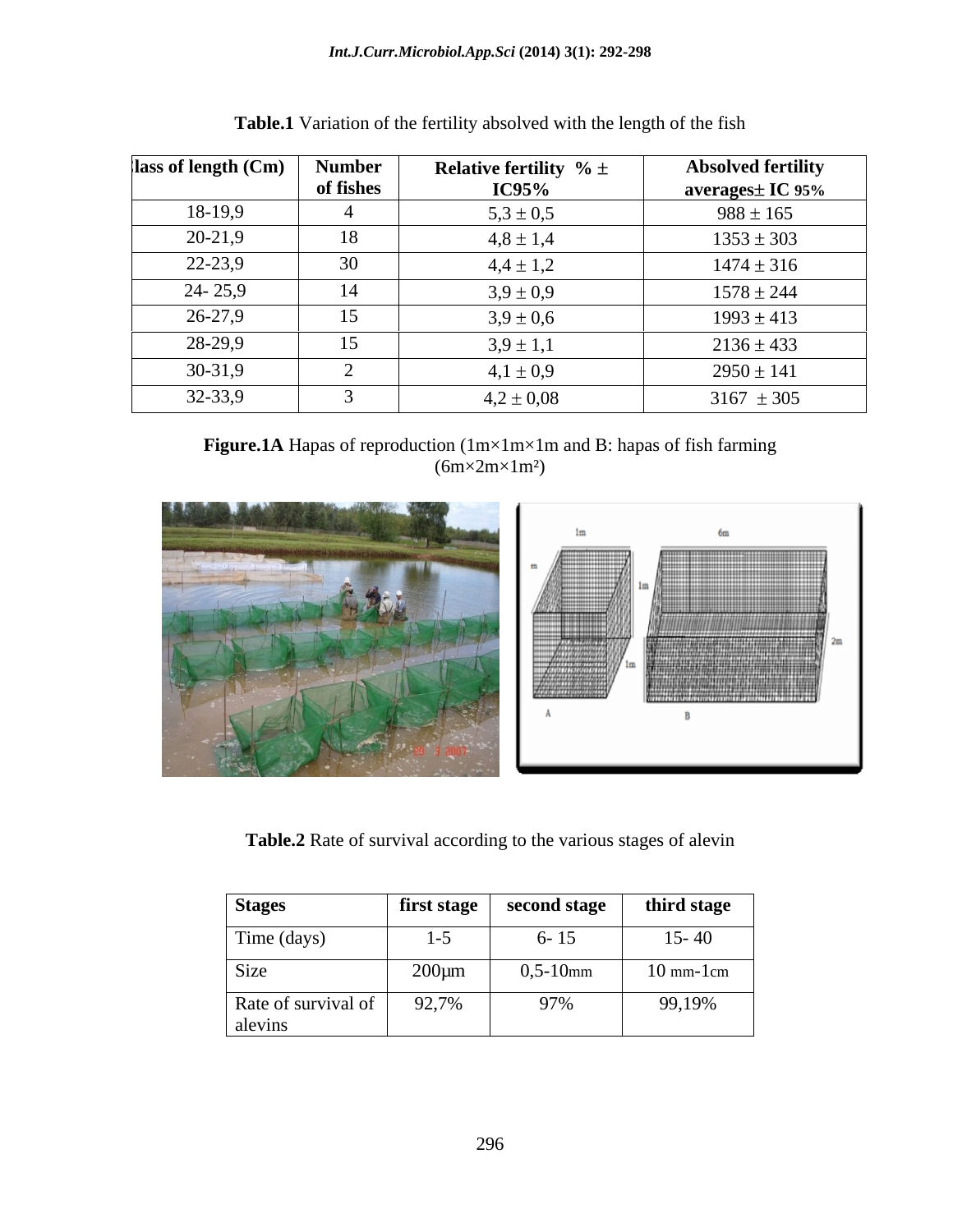

**Figure.2** Relation between the absolute fertility and the length of the body (cm)